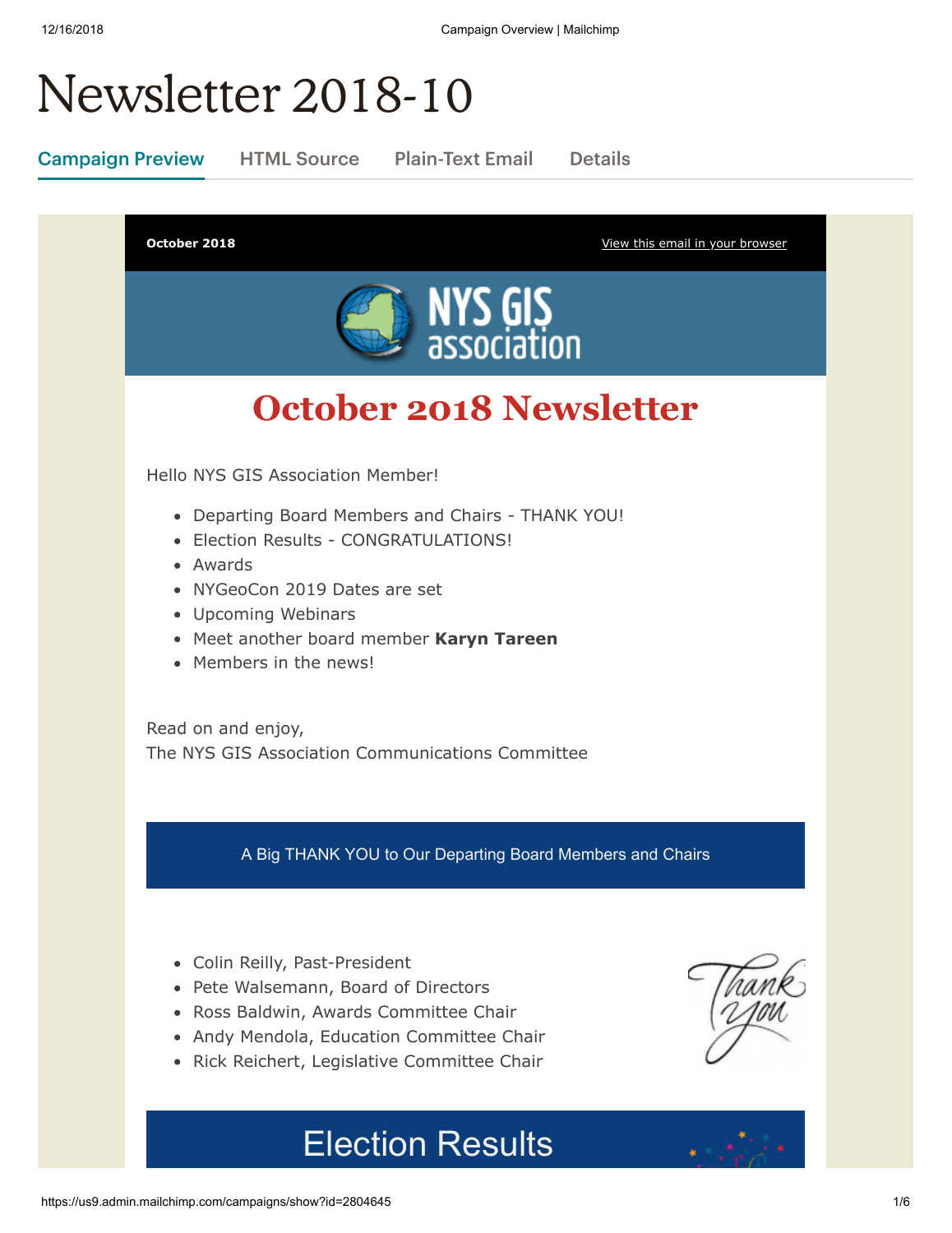

- President-Elect: Jonathan Garner was elected as President-Elect
- Board of Directors: Emily A. Fogarty was elected to first two-year term as Director
- Board of Directors: Chris Badurek was elected to first two-year term as Director
- Rick Reichert takes over as President and Andy Mendola moves to Past-President

## Awards

Bob Brower was posthumously awarded the Lifetime Achievement award. Individual Achievement awards went to Lindi Quackenbush, Jonathon Little, and Amy Jeu.



# Webinar Information 1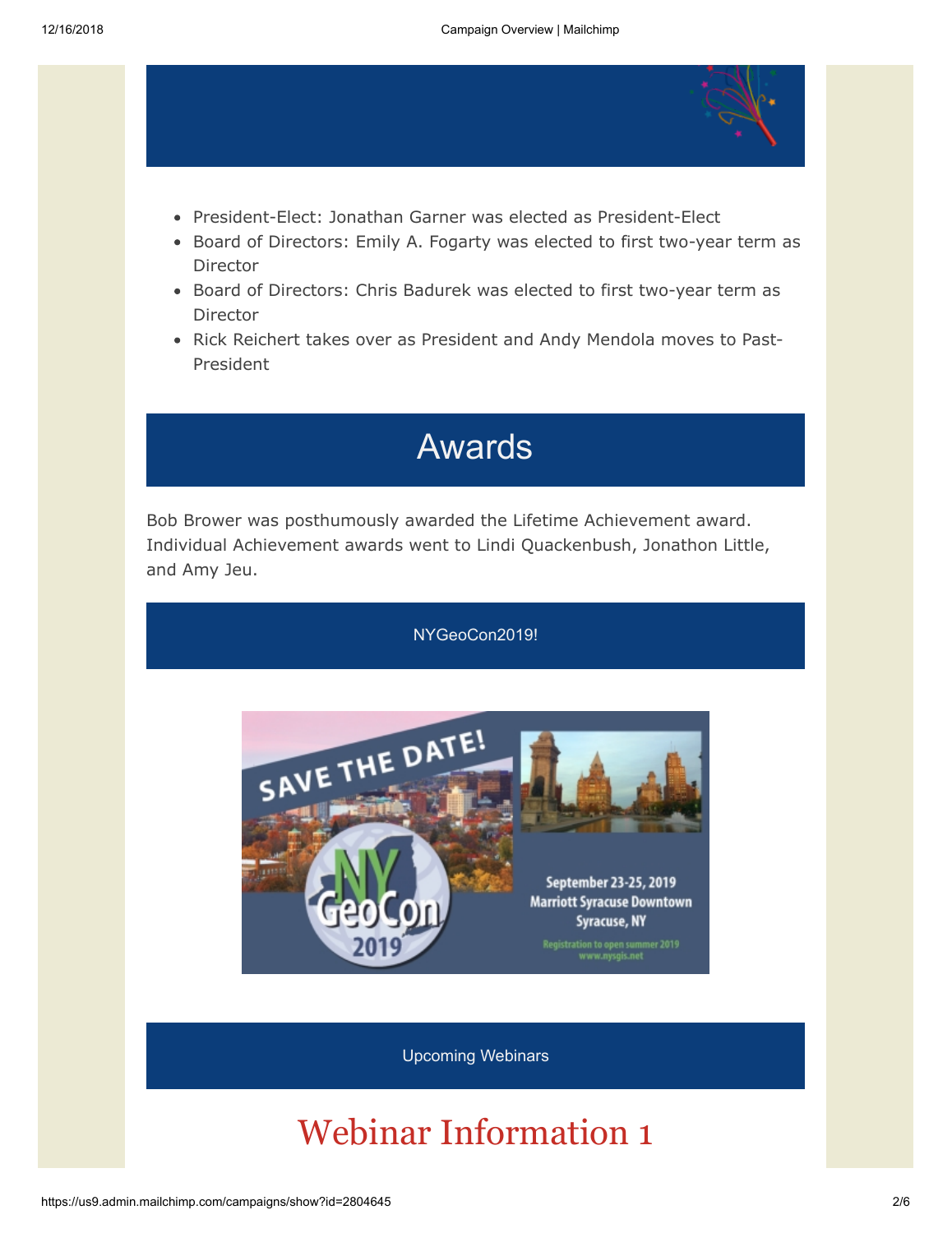#### **When**: 10/25/2018 - 12pm-1pm EST

**What**: Steven Pollackov and Chris Rogers will share their experience using GIS in Public Safety, specifically its deployment within Fire Departments. Let's hear first hand from these two experts.

#### **More Information and**

**Registration:** [https://nysgisa.clickmeeting.com/mapping-tech-in-public](https://nysgisa.clickmeeting.com/mapping-tech-in-public-safety/register)safety/register

### Webinar Information 2

**When**: 11/06/2018 - 12pm-1pm EST

**What**: Kevin J. Mickey will explore the use of GIS during disaster responses and methods to mitigate risks. A timely talk as we are eye of Hurricane season.

#### **More Information and**

**Registration:** [https://nysgisa.clickmeeting.com/hazard-mitigation-and](https://nysgisa.clickmeeting.com/hazard-mitigation-and-gis/register)gis/register

### Webinar Information 3

#### **When**: 11/29/2018 - 12pm-1pm EST

**What**: Dr. Amanda Lohiser aims to boost your confidence for your next presentation touching on four key areas. A great opportunity to build on this professional skill.

#### **More Information and**

**Registration:** <https://nysgisa.clickmeeting.com/presentationskills/register>

#### Meet Board Member Karyn Tareen

1. What made you interested in taking up GIS/geospatial technology as a career and how did you end up in the field of GIS? What is your educational background?



While attending school for another program in my freshman year (1994), I read an article about a woman that owned her own business in Colorado, and it described a little bit about the work she was doing with GIS. While I definitely did not want to own my own business, I was really interested in the technology. I thought it was fascinating combining computers with mapping, as I was really interested in computers and

writing code – and grew up reading aviation maps, as both my parents were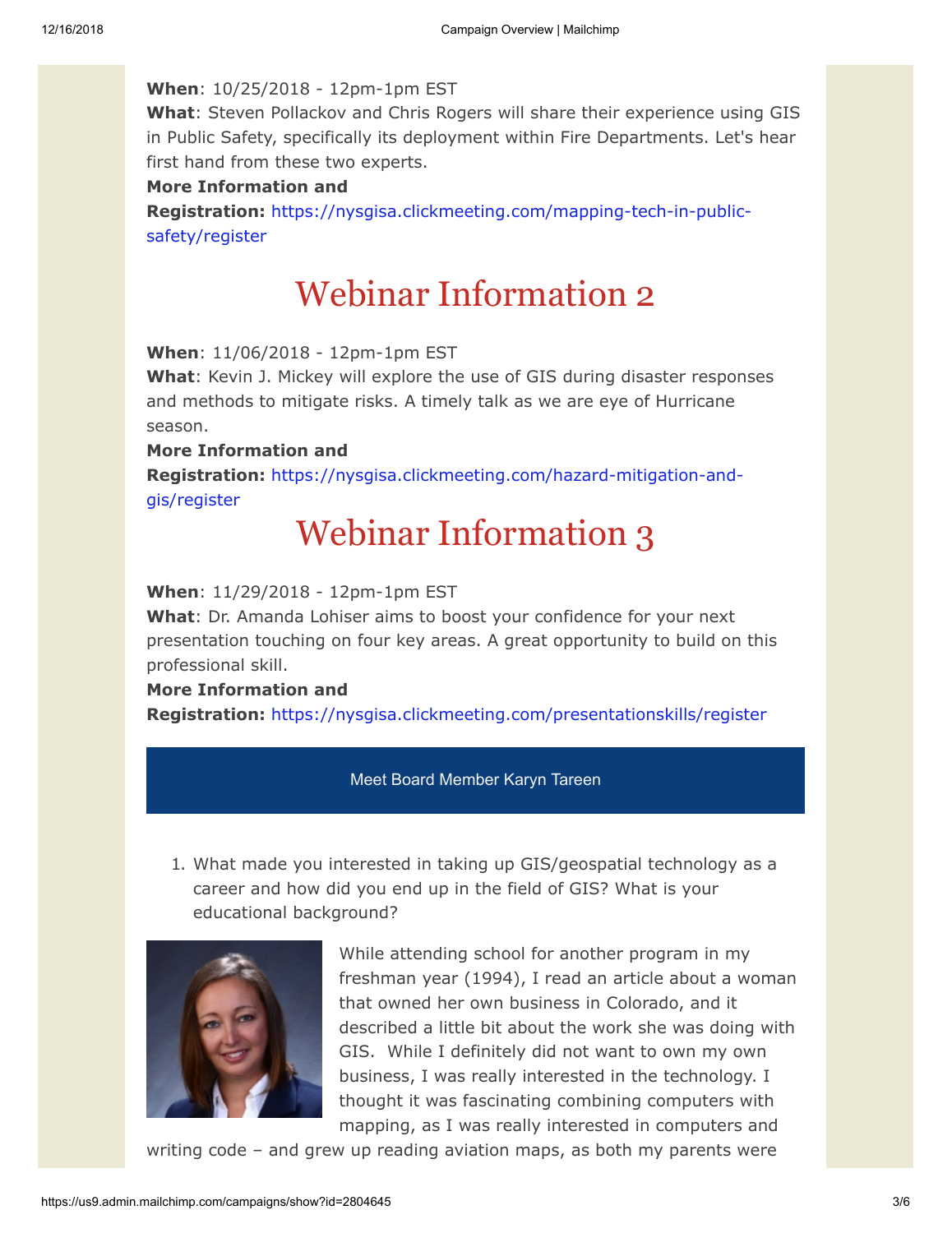pilots. The article was written by the AAG, so I called them and asked where you went to school for something like that. They told me the two best schools at the time were UC Santa Barbara and the University at Buffalo. I picked Buffalo!

2. Can you explain your job and what you do there?

Since we're a small business, we all tend to do a lot of things. I don't generally get into the code (C#, JS) anymore, but every once in a while I get caught messing around in python. I manage the direction of our GIS product, ARM360, as well as serve as project manager for the services projects (data, web, etc) we undertake. I train the new staff on projects and technology, so I get to stay pretty in touch with the technology. I also do a bunch of the arcgis online/portal installations, arcgis server installs and setups and database work.

3. How did you get involved in the NYSGISA board? How long have you been a part of the committee?

I actually became involved with the Western NY GIS user group first. I've served on their steering committee for a couple of years. When the NYSGISA board openings were announced, in our steering committee we discussed that it would be helpful to have someone local on the NY board. I thought this would be a great way for me to learn more about what everyone else in the state is working on, and hopefully bring some value to the board and committees that I'm serving on.

4. What's the most interesting project that you have worked on and why?

That's a tough question, I've been really lucky to have great projects and people to work with. I think the most meaningful was when we were asked by Esri to support the tornados in the mid-west. Tuscaloosa and Joplin both had devasting tornados in 2011, and we came in and supported those communities with our damage assessment system. Joplin was absolutely devasted, it was an EF-5 with over a 150 lives lost. We rolled out our system and trained their assessors in a 20 minute session. At the completion of our effort, the City Building Official gave us a beautiful photo of a devasted house with a US flag waving proudly. I have it hanging in my office today, to remind me of the importance of the work we do.

5. What is your favorite memory from NYGeoCon or the GeoSpatial Summit?

Meeting new people! Every time!

6. What do you like most about mapping?

I think maps are always cool, but I think my favorite part is knowing that the work we put into the map can (and does!) make a difference, from protecting lives and property to supporting research for protected and endangered